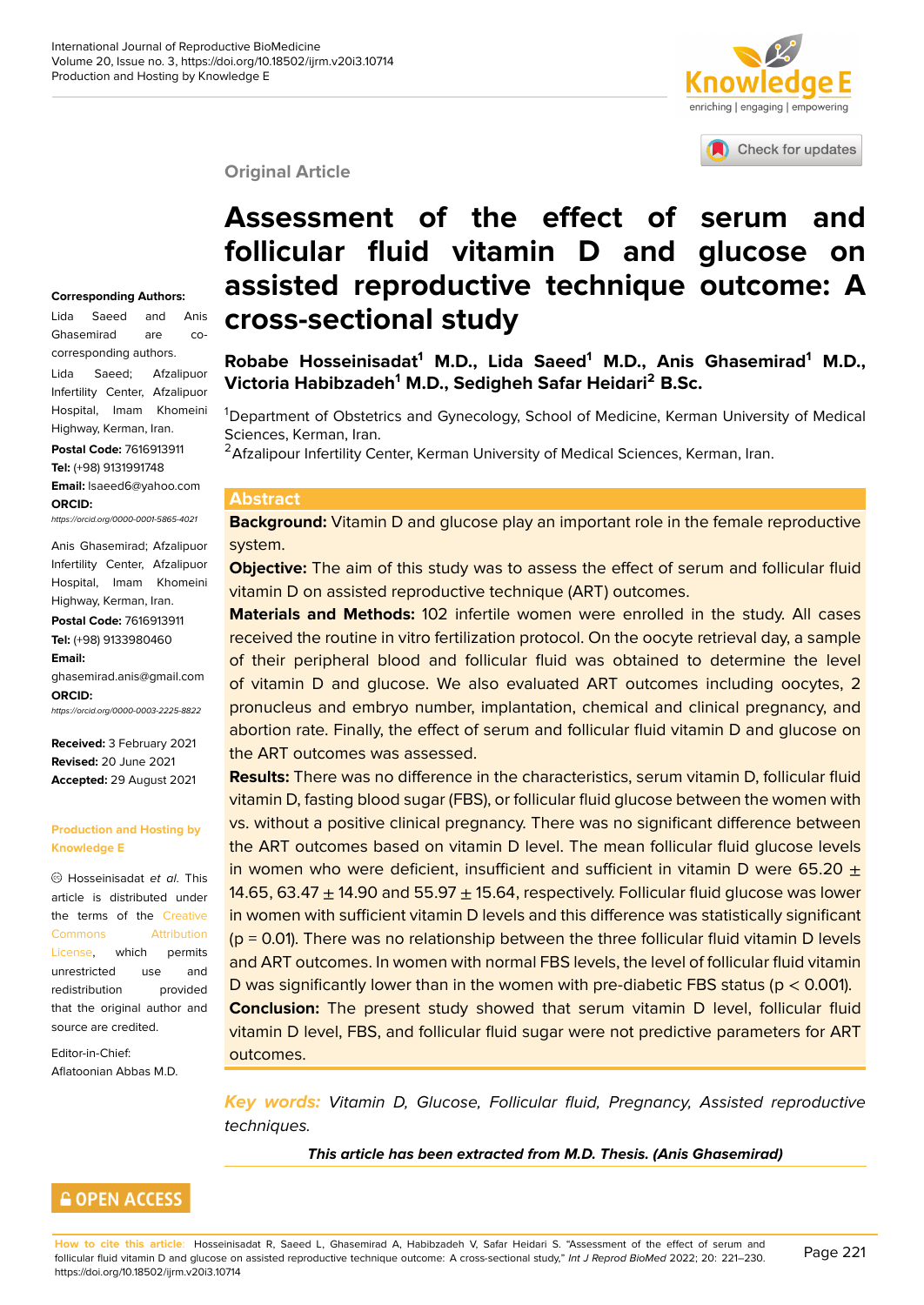## **1. Introduction**

Oocyte maturation depends on cytoplasmic and nuclear changes, and each defect in this process can reduce the chances of successful fertilization (1). Some studies have shown that a lack of many vitamins and nutrients can reduce the chances of successful natural fertility, and have confirmed the effect of vitamins and supplements on embryo development (2, 3). Follicular fluid is an important medium for the development of oocytes. Increasing or decreasing the structure of this fluid has negative effects on the oocyte and embryo morphology and quality (4).

Vitamin D is a fat-soluble steroid hormone which is essential for the production of sex hormones, estradiol and progesterone (5). Vitamin D connects to its receptor and then activates the molecular pathways in cells or tissues (6). There is a vitamin D receptor in the human ovaries, uterus, endometrium and placenta. Experiments have shown that vitamin D can support endometrium decidualization and regulatory factors for the expression of some genes such as Homeobox genes 10, and that it is important for embryo implantation. So vitamin D deficiency is associated with various reproduction problemes such as preeclampsia, insulin resistance, and gestational diabetes (5).

Research has shown that infertile women usually have lower levels of vitamin D (7). It was reported that, women who had ovulation defects were deficient in vitamin D, and that vitamin D can reduce inflammation in the body and help the fertility process (8). Another study showed that vitamin D levels in the follicular fluid had a

significant positive effect on implantation and the pregnancy rate (9).

Previously it was shown that despite the positive effects of vitamin D as a hormone in the human body, its follicular fluid level did not have a significant effect on in vitro fertilization (IVF) outcomes (10). It was found that pregnancy rates were not associated with vitamin D levels in the follicular fluid. They declared that women who have higher levels of vitamin D have a significant decrease in fertilization rate, while increasing the implantation rate (11).

Glucose in the follicular fluid is one of the most important substances supporting oocyte metabolism (12). Glucose is the main energy source for all follicullar cells including oocytes and other somatic cells (13). Glucose was one of the regulatory factors for the GH-IGF-1 pathway in a study on evaluting vitamin D and glucose levels in the follicular fluid of 101 women who underwent IVF; it was found that there were insufficient vitamin D levels in the follicular fluid of the infertile women. Also, the vitamin D levels in the follicular fluid had a significant negative association with embryo quality. They reported that the follicular fluid glucose level was higher when vitamin D levels were insufficient (14).

Therefore, it is necessary to study the hormonal and biochemical changes of follicular fluid. Studies have shown different results about the effect of vitamin D and glucose in the follicular fluid on fertility and assisted reproductive technique (ART) outcomes. The aim of this study was to measure the levels of vitamin D and glucose in the follicular fluid and serum of infertile wemen who underwent IVF and evaluate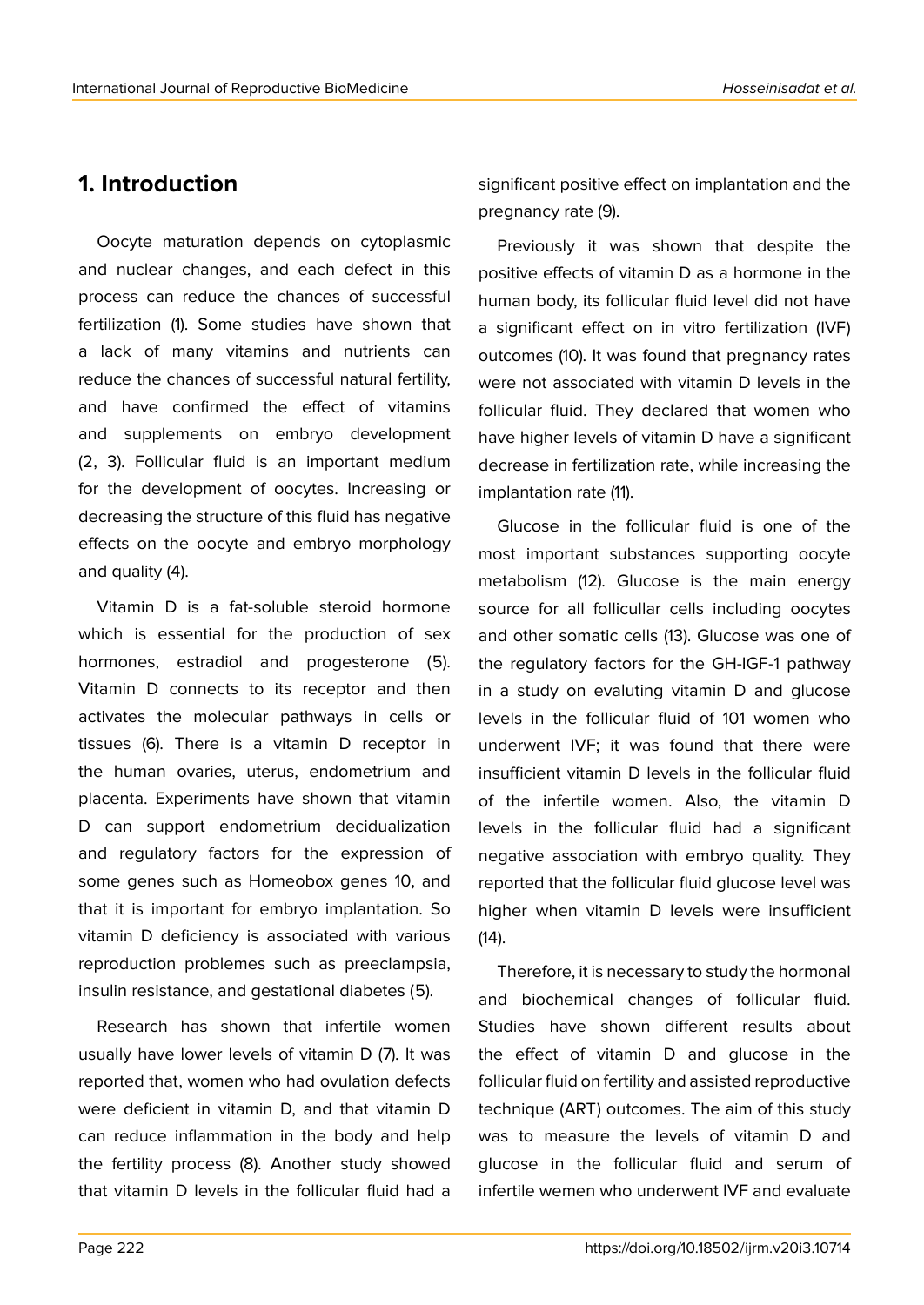the effects of vitamin D and glucose on ART outcomes.

## **2. Material and Methods**

In this cross-sectional study, 102 infertile women (aged 20-40 yr) who were candidates for IVF/intracytoplasmic sperm injection (ICSI) who were referred to Afzalipour hospital of Kerman, Iran between March 2019 and February 2020 were enrolled.

Women were excluded if they had ovarian reserve depletion (defined as ≤ three oocytes with a conventional stimulation protocol, an antral follicular count of 5-7 follicles, Anti-Mullerian hormone levels of 0.5-1.1 ng/ml, or two episodes of polycystic ovarian response after maximal stimulation), reproductive anatomical defects, endocrine disorders, a history of kidney, liver or heart defects, vitamin D metabolism problems and/or a partner with severe male factor infertility.

All women were on an antagonist protocol for controlled ovarian hyperstimulation. Gonadotropin Cinal F (Cinal F, CinnaGen, Iran) was administered from day two of menstruation. The first dosage of gonadotropin was measured based on the patients' age and body weight (150-450 IU/day). On day seven of the stimulation all patients were monitored. When the dominant follicle size was 12 mm, the antagonist (Cetrorelix, Merck-Serono, Germany) was started. When the follicle's size was  $\geq$  18 mm in transvaginal ultrasonography imaging, final oocyte maturation was triggered by an intramuscular injection of 10,000 IU of human chorionic gonadotropin (pdpreg, Pooyesh Darou, Iran). After 34-36 hr, oocyte pickup was performed with vaginal ultrasound and general anesthesia. On the oocyte retrieval day, a sample was taken of peripheral blood for measuring vitamin D and fasting blood sugar (FBS). Then, follicular fluid containing oocytes was drained under a transvaginal ultrasound guide with general anesthesia. In the embryology lab, all oocytes were separated and the follicular fluid was transferred to the medical laboratory for determination of vitamin D and sugar level. The method for sample preparation was, first of all, centrifugation for 15 min at 1000 g and the seperated serum was kept at -20°C. For measurement of plasma and fulicular fluid vitamin D, enzyme immunoassay (Immunodiagnostic Ltd, UK) was used. Serum and folicular fluid glucose levels were estimated with oxidase methods by using a spectrophotometer system (Olympus Life and Material Science Europa, Hamburg, Germany). Serum glucose levels were defined as normal at < 110 ng/ml and pre-diabetic at  $\geq$  110 ng/ml.

The oocytes were fertilized in the embryology lab by ICSI and the number of fertilized oocytes was calculated two days after IVF/ICSI. Three days after oocyte retrieval, one or two highquality embryos were transferred to the uterus. Implantation, chemical and clinical pregnancy rates, and abortion rates were assessed, and then the relationship between the serum and follicular fluid vitamin D and FBS levels, and the ART outcomes was assessed.

The implantation rate was measured based on the gestational sac in sonography per the number of embryos transferred. A positive chemical pregnancy was defined based on serum β-human chorionic gonadotropin two wk after embryo transfer. A positive clinical pregnancy was defined by at least one gestational sac in the uterine cavity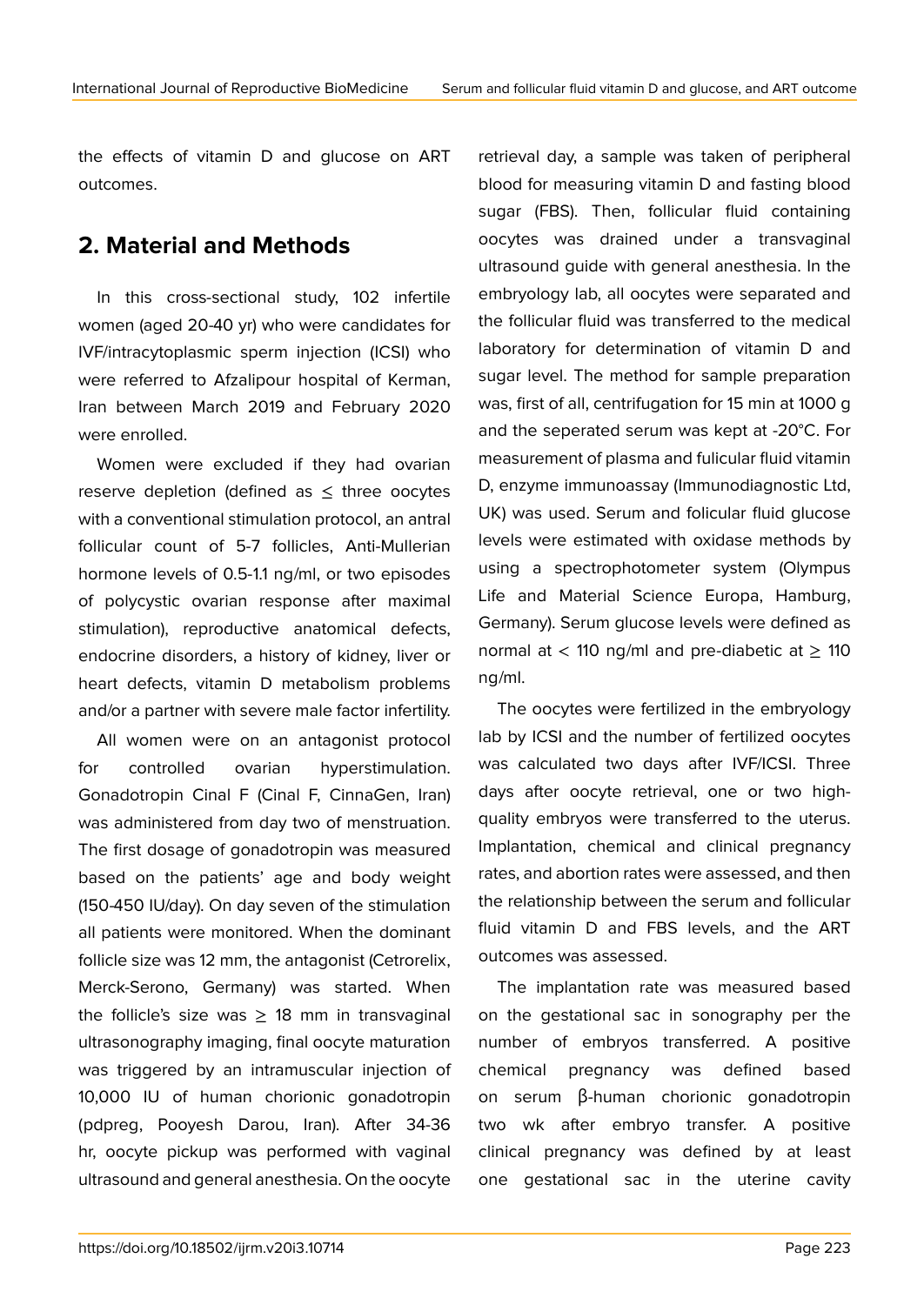under sonography 2-3 wk after the positive chemical pregnancy. The abortion rate was defined as pregnancy losses earlier than 20 wk of gestation per positive chemical pregnancies.

### **2.1. Ethical considerations**

This study was approved by the Ethical Committee of Kerman University of Medical Sciences, Kerman, Iran (Code: IR.KMU.REC.1397.513), and informed consent was obtained from all participants in this study.

### **2.2. Statistical analysis**

The Statistical Package for the Social Sciences (SPSS) software version 20 (IBM Co., Illinois, USA) was used for the data analysis. The normal distribution of the data was examined by the Kolmogorov-Smirnov test. Student's *t* test and proportional tests were performed for numerical variables and categorical variables, respectively. One-way ANOVA was used for assessing differences between the three groups of serum and follicular fluid vitamin D levels. The results were presented as mean  $\pm$  standard deviation (SD) or frequency percentage (%). P-values less than 0.05 were considered statistically significant.

## **3. Results**

Data for 102 women were analyzed in the present study. From these 102 women, in 18 cases clinical pregnancy was positive and in 84 cases clinical pregnancy was negative. Basic characteristics, serum vitamin D, follicular vitamin D, FBS, follicular fluid glucose and

ART outcomes in the women with positive and negative clinical pregnancy are summarized in table I. Comparison between some parameters such as characteristics, serum vitamin D, follicular vitamin D, FBS and follicular fluid glucose in the two groups showed no significant difference. In terms of the ART outcomes, the numbers of matured oocytes and 2 pronucleus were significantly higher in the women with a positive clinical pregnancy ( $p = 0.01$ ). But other parameters of ART outcomes were similar between the two groups (Table I). The serum vitamin D status of the cases showed that 66.7% of women were deficient or insufficient in vitamin D and only 33.3% had a sufficient status (Figure 1).

The comparison of glucose status and ART outcomes in women with deficient, insufficient, and sufficient vitamin D status is shown in table II. Based on vitamin D grouping, ART outcomes showed no significant difference. Follicular fluid glucose levels in women who were deficient, insufficient and sufficient in vitamin D were 65.20  $\pm$  14.65, 63.47  $\pm$  14.90 and 55.97  $\pm$  15.64, respectively. Follicular fluid glucose levels were lower in women with sufficient vitamin D levels than in other groups and this difference was statistically significant ( $p = 0.01$ ). In women with deficient serum vitamin D levels, the rates of chemical, clinical, and ongoing pregnancy were lower than in women with other vitamin D levels, but this difference was not statistically significant (Table II).

The assessment of study parameters based on follicular fluid vitamin D levels showed that there was no relationship between the three follicular fluid vitamin D levels and ART outcomes. In women who were deficient in follicular fluid vitamin D, the rates of chemical, clinical and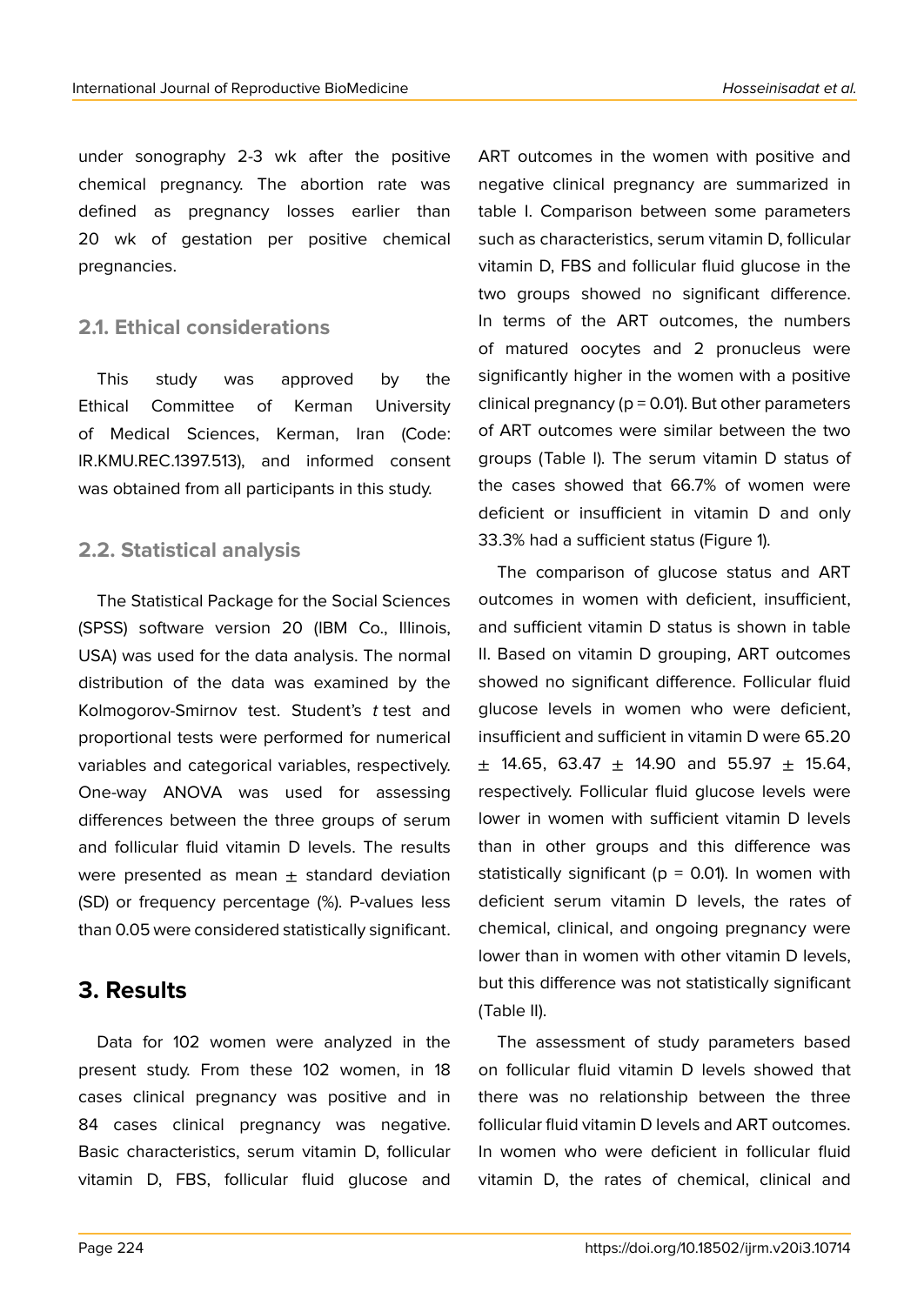ongoing pregnancy were lower than in other groups, but this was not statistically significant (Table III).

In table IV we summarized the serum and follicular fluid vitamin D levels and ART outcomes based on the FBS level. No significant difference was observed between the FBS levels and serum vitamin D or ART outcomes. The follicular fluid vitamin D level in women with normal and prediabetic FBS status was 29.34  $\pm$  17.25 and 68.00  $\pm$  31.11, respectively. In women with normal FBS levels, the level of follicular fluid vitamin D was significantly lower than in women with prediabetic FBS status ( $p < 0.01$ ) (Table IV).

Table I. Basic characteristics between the clinically pregnant and non-pregnant women

|                               | Positive clinical pregnancy ( $n = 18$ ) | Negative clinical pregnancy ( $n = 84$ ) | P-value |  |
|-------------------------------|------------------------------------------|------------------------------------------|---------|--|
| Age (yr)*                     | $28.83 \pm 5.42$                         | $33.83 + 5.063$                          | 0.61    |  |
| BMI ( $\text{kg/m}^2$ )*      | $25.33 \pm 5.31$                         | $25.78 \pm 5.15$                         | 0.57    |  |
| Infertility duration (yr)*    | $5.80 \pm 3.53$                          | $6.07 \pm 3.80$                          | 0.78    |  |
| Infertility type**            |                                          |                                          |         |  |
| <b>Primary</b>                | 12 (66.7)                                | 61(72.6)                                 | 0.40    |  |
| <b>Secondary</b>              | 6(33.3)                                  | 23 (27.4)                                |         |  |
| Infertility etiology**        |                                          |                                          |         |  |
| <b>Ovarian factor</b>         | O(0)                                     | 7(8.3)                                   |         |  |
| <b>Tubal factor</b>           | 4(22.2)                                  | 19 (22.6)                                | 0.44    |  |
| <b>Male factor</b>            | 1(5.6)                                   | 12(14.3)                                 |         |  |
| <b>Mixed unknown</b>          | 5(27.8)                                  | 13(15.5)                                 |         |  |
| Gonadotropin dose*            | $2527.77 \pm 1079.51$                    | 2975.89 $\pm$ 915.11                     | 0.33    |  |
| <b>Stimulation days*</b>      | $9.72 \pm 2.58$                          | $10.77 \pm 2.19$                         | 0.71    |  |
| Serum vitamin D*              | $23.83 \pm 12.57$                        | $25.53 \pm 15.48$                        | 0.33    |  |
| FF vitamin D*                 | $28.83 \pm 12.95$                        | $30.36 \pm 19.16$                        | 0.09    |  |
| Serum BS*                     | $78.94 \pm 10.16$                        | $82.14 \pm 12.16$                        | 0.81    |  |
| FF glucose*                   | $58.66 \pm 15.44$                        | $61.77 \pm 15.47$                        | 0.85    |  |
| <b>Endometrial thickness*</b> | $9.41 \pm 1.54$                          | $9.58 \pm 1.74$                          | 0.37    |  |
| Oocyte number*                | $11.55 \pm 7.35$                         | $8.75 \pm 5.70$                          | 0.08    |  |
| MII number*                   | $10.33 \pm 6.99$                         | 7.34 $\pm$ 4.81                          | 0.01    |  |
| 2PN number*                   | $7.05 \pm 5.91$                          | $4.75 \pm 3.58$                          | 0.01    |  |
| Embryo number*                | $5.66 \pm 4.04$                          | $4.15 \pm 3.14$                          | 0.25    |  |
| Transferred embryos*          | $2.05 \pm 0.53$                          | $1.91 \pm 0.51$                          | 0.90    |  |
| Embryo transfer quality**     |                                          |                                          |         |  |
| A                             | 7(38.9)                                  | 15 (17.9)                                |         |  |
| В                             | 9(50.0)                                  | 54 (64.2)                                | 0.25    |  |
| $\mathbf c$                   | 2(11.1)                                  | 14 (16.7)                                |         |  |
| D                             | O(0)                                     | 1(1.2)                                   |         |  |

\*Data presented as Mean ± SD. \*\*Data presented as n (%). Student's *t* test was used. A p-value below 0.05 was considered statistically significant. BMI: Body mass index, BS: Blood sugar, FF: Follicular fluid, 2PN: 2 pronuclear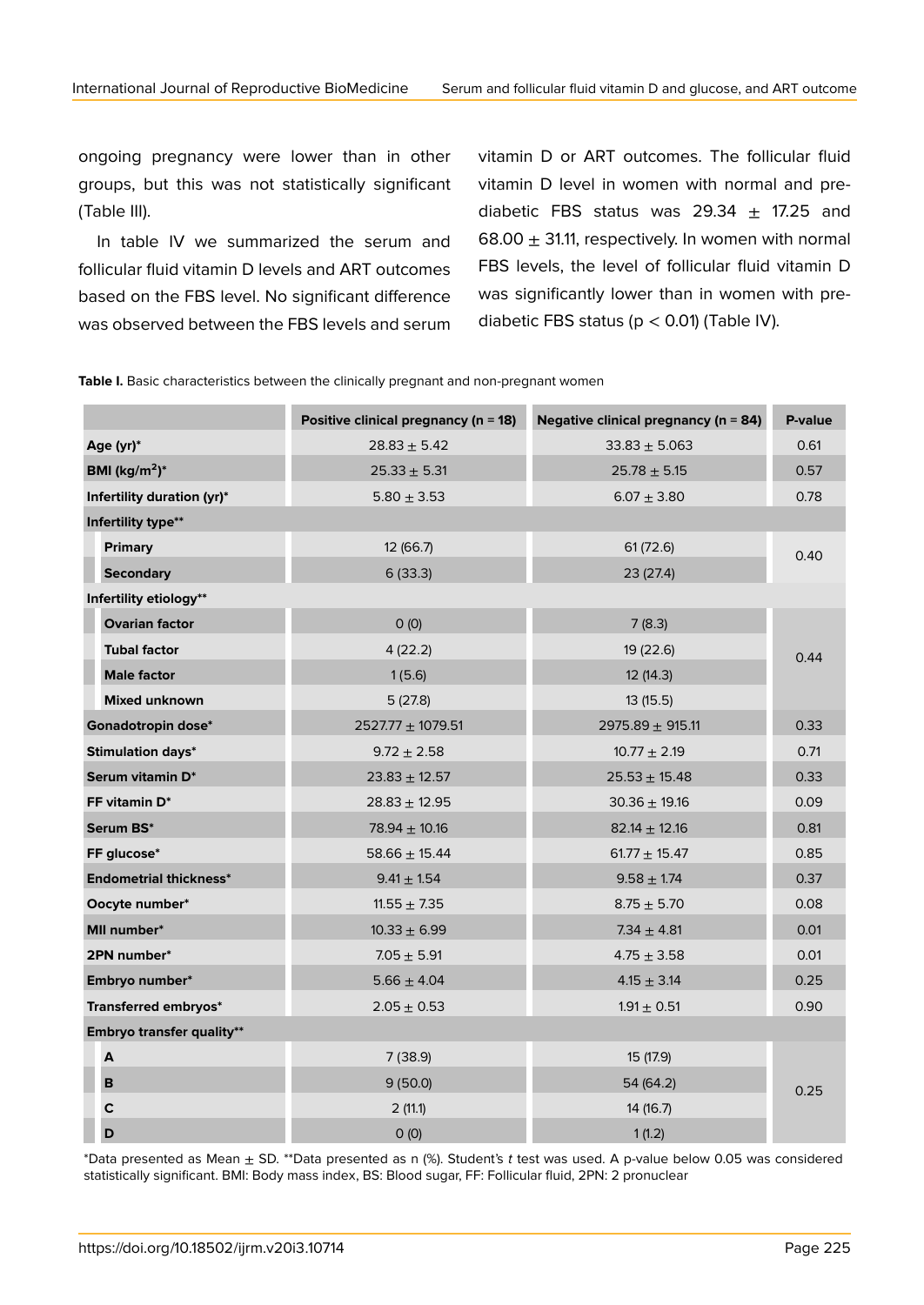|                               | Deficient vitamin D level<br>$(n = 15)$ | Insufficient vitamin D level<br>$(n = 53)$ | Sufficient vitamin D level<br>$(n = 34)$ | P-value |
|-------------------------------|-----------------------------------------|--------------------------------------------|------------------------------------------|---------|
| Serum BS*                     | $80.20 \pm 12.66$                       | $82.16 \pm 8.97$                           | $80.67 \pm 13.15$                        | 0.75    |
| FF glucose*                   | $65.20 \pm 14.65$                       | $63.47 \pm 14.90$                          | $55.97 \pm 15.64$                        | 0.01    |
| <b>Endometrial thickness*</b> | $9.40 \pm 1.58$                         | $9.58 \pm 1.82$                            | $9.57 + 1.59$                            | 0.93    |
| Oocyte number*                | $9.80 \pm 5.68$                         | $9.15 \pm 6.43$                            | $9.14 \pm 5.85$                          | 0.93    |
| <b>MII</b> number*            | $8.00 + 4.44$                           | $8.01 \pm 5.97$                            | $7.58 + 4.76$                            | 0.93    |
| 2PN number*                   | $5.13 \pm 2.82$                         | $5.45 \pm 4.76$                            | $4.70 \pm 3.63$                          | 0.71    |
| Embryo number*                | $3.66 \pm 2.25$                         | $4.81 + 3.92$                              | $4.14 \pm 2.72$                          | 0.43    |
| <b>Fertilization**</b>        | 77/120 (64.16)                          | 289/425 (68.00)                            | 160/258 (62.01)                          | 0.90    |
| Implantation**                | 3/32(12.5)                              | 13/102 (12.7)                              | 10/64 (15.6)                             | 0.97    |
| <b>Chemical pregnancy**</b>   | 4(16)                                   | 12 (48)                                    | 9(36)                                    | 0.90    |
| <b>Clinical pregnancy**</b>   | 3(16.7)                                 | 9(50.0)                                    | 6(33.3)                                  | 0.96    |
| <b>Ongoing pregnancy**</b>    | 2(13.3)                                 | 8(53.3)                                    | 5(33.3)                                  | 0.98    |
| Abortion**                    | 2(18.2)                                 | 4(45.5)                                    | 4(36.4)                                  | 0.89    |

**Table II.** Comparison of serum blood sugar and ART outcomes according to serum vitamin D level

\*Data presented as Mean ± SD. \*\*Data presented as n (%). One-way ANOVA was used. A p-value below 0.05 was considered statistically significant. BS: Blood sugar, FF: Follicular fluid, 2PN: 2 pronuclear

|                               | $(n = 28)$        | Deficient vitamin D level Insufficient vitamin D level Sufficient vitamin D level<br>$(n = 33)$ | $(n = 41)$        | P-value |
|-------------------------------|-------------------|-------------------------------------------------------------------------------------------------|-------------------|---------|
| Serum BS*                     | $81.10 \pm 11.00$ | $83.03 \pm 10.88$                                                                               | $81.04 \pm 11.32$ | 0.92    |
| FF glucose*                   | $64.85 \pm 13.54$ | $58.90 \pm 15.47$                                                                               | $60.60 \pm 16.51$ | 0.31    |
| <b>Endometrial thickness*</b> | $9.53 \pm 1.48$   | $9.53 \pm 1.92$                                                                                 | $9.58 \pm 1.67$   | 0.98    |
| Oocyte number*                | $7.89 \pm 4.97$   | $9.30 \pm 6.76$                                                                                 | $10.12 \pm 6.17$  | 0.33    |
| <b>MII number*</b>            | $6.71 \pm 3.86$   | $8.24 \pm 6.32$                                                                                 | $8.36 \pm 5.36$   | 0.40    |
| 2PN number*                   | $4.32 \pm 2.61$   | $5.54 \pm 5.52$                                                                                 | $5.41 \pm 3.71$   | 0.45    |
| Embryo number*                | $3.50 \pm 2.11$   | $4.78 \pm 4.29$                                                                                 | $4.75 \pm 3.12$   | 0.23    |
| <b>Fertilization**</b>        | 121/188 (64.16)   | 183/272 (68.00)                                                                                 | 222/343 (62.01)   | 0.87    |
| Implantation**                | 5/55(9.09)        | 13/60 (21.66)                                                                                   | 9/83(10.84)       | 0.07    |
| <b>Chemical pregnancy**</b>   | 5(18.9%)          | 12 (36.4%)                                                                                      | 8(19.5%)          | 0.15    |
| <b>Clinical pregnancy**</b>   | 4(22.2%)          | 8(44.4%)                                                                                        | 6(33.3%)          | 0.48    |
| <b>Ongoing pregnancy**</b>    | $3(20.0\%)$       | 7 (46.7%)                                                                                       | 5(33.3%)          | 0.44    |
| Abortion**                    | 2(18.2%)          | 5(54.5%)                                                                                        | 3(27.3%)          | 0.25    |

**Table III.** Comparison of blood sugar and ART outcomes according to follicular fluid vitamin D level

\*Data presented as Mean ± SD. \*\*Data presented as n (%). One-way ANOVA was used. A p-value below 0.05 was considered statistically significant. BS: Blood sugar, FF: Follicular fluid, 2PN: 2 pronuclear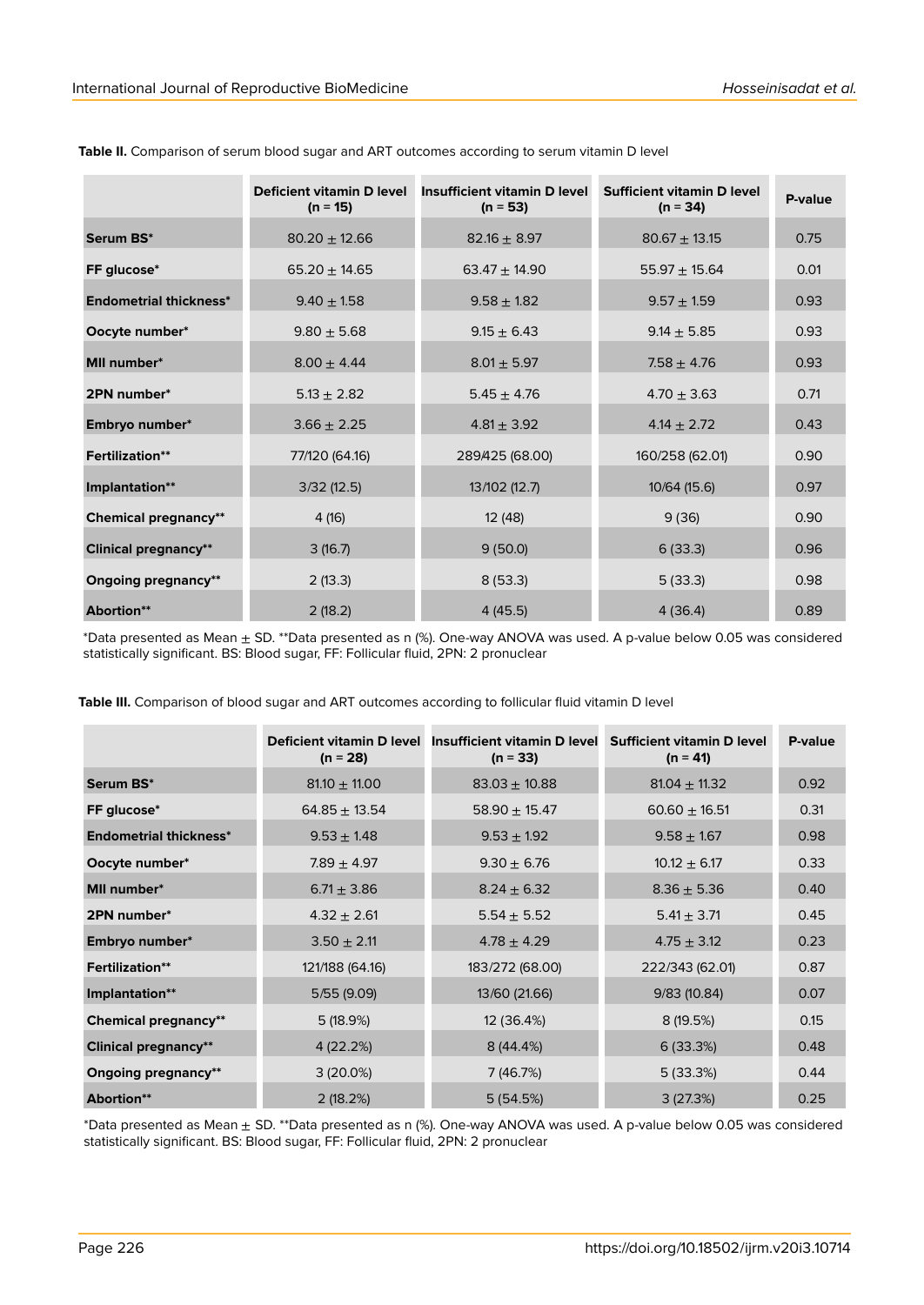|                               | Normal blood glucose level ( $n = 100$ ) | Pre-diabetic blood glucose level ( $n = 2$ ) | P-value |
|-------------------------------|------------------------------------------|----------------------------------------------|---------|
| Serum vitamin D*              | $24.87 \pm 14.76$                        | $43.50 \pm 19.09$                            | 0.08    |
| FF vitamin D*                 | $29.34 \pm 17.25$                        | $68.00 \pm 31.11$                            | < 0.01  |
| <b>Endometrial thickness*</b> | $9.54 \pm 1.71$                          | $10.00 \pm 0.00$                             | 0.71    |
| Oocyte number*                | $9.36 \pm 6.08$                          | $3.50 \pm 1.53$                              | 0.17    |
| <b>MII</b> number*            | $7.97 + 5.34$                            | $3.00 \pm 2.82$                              | 0.19    |
| 2PN number*                   | $5.20 \pm 4.17$                          | $3.00 \pm 2.82$                              | 0.46    |
| Embryo number*                | $4.45 \pm 3.36$                          | $3.00 \pm 2.82$                              | 0.54    |
| <b>Fertilization**</b>        | 520/797 (65)                             | 6/6 (100)                                    | 0.06    |
| Implantation**                | 26/195 (13.33)                           | $1/3$ (33.33)                                | 0.54    |
| <b>Chemical pregnancy**</b>   | 24 (96%)                                 | 1(4%)                                        | 0.40    |
| <b>Clinical pregnancy**</b>   | 18 (100%)                                | $0(0\%)$                                     | 0.51    |
| <b>Ongoing pregnancy**</b>    | 15 (100%)                                | $0(0\%)$                                     | 0.55    |
| Abortion**                    | $9(90.9\%)$                              | 1(9.1%)                                      | 0.07    |

**Table IV.** Comparison of ART outcomes according to blood glucose level

\*Data presented as Mean ± SD. \*\*Data presented as n (%). Student's *t* test was used. A p-value below 0.05 was considered statistically significant. FF: Follicular fluid, 2PN: 2 pronuclear



**Figure 1.** Prevalence of serum vitamin D status in the women.

## **4. Discussion**

Vitamin D is a main factor for the regulation of many biological activities in the human body. Vitamin D receptors have been found in the female reproductive system including in the ovary, uterus, endometrium and placenta after successful pregnancy (3). Vitamin D in the female reproductive system can regulate some of the cascades in the hypothalamic pituitary-gonadal axis and can affect the progress of oocyte maturation, endometrial

growth and receptivity, implantation development, and progress of pregnancy (15). So, vitamin D may be an influential factor for successful ART cycles.

The aim of our study was to evaluate the role of serum and follicular vitamin D levels in influencing ART outcomes. We found that there was no relationship between the serum and follicular fluid vitamin D levels, and the outcomes of ART. Women with the lower level of vitamin D had lower rates of chemical, clinical and ongoing pregnancy than the women with sufficient levels of vitamin D,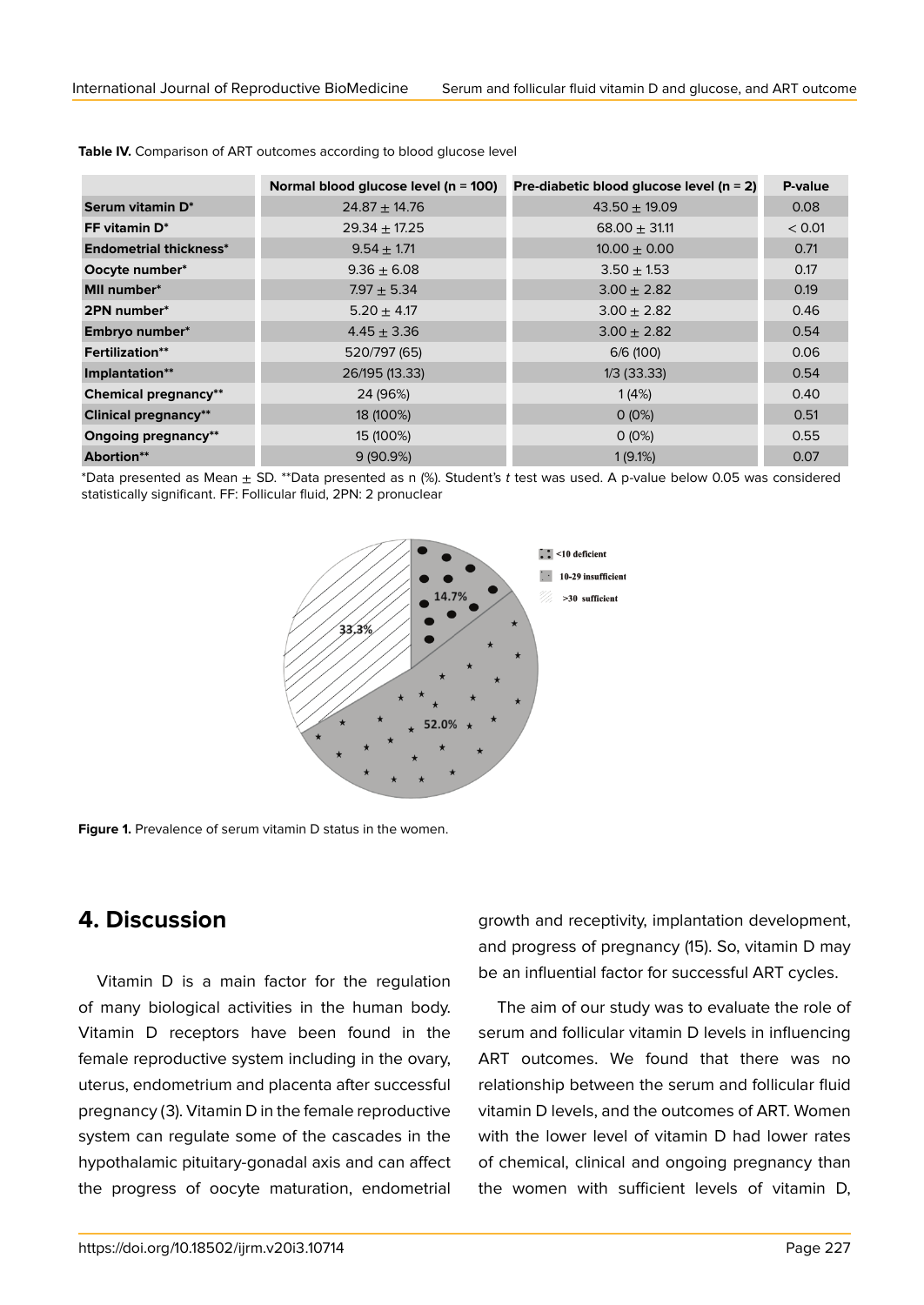but this difference was not statistically significant. Similarly to our results, it was reported that there was no association between serum or follicular fluid vitamin D levels and the outcomes of ART (10, 16- 18). In contrast to our findings, some researchers have reported that the women in their studies with vitamin D deficiency had lower rates of pregnancy than cases with sufficient vitamin D levels (7, 19-22).

The influence of serum and follicular fluid vitamin D has been considered for many yr. As we presented, some studies have suggested positive relationships between serum and follicular fluid vitamin D, and pregnancy rates, while some studies have not found such a relationship. This could be due to differences in the study design, case selection, infertility type, socioeconomic status, age, body mass index and/or laboratory tests.

It was reported that when vitamin D receptors were blocked in experimental animals, the oogenesis process was disrupted and fertility decreased (23). In another study it was demonstrated that in cases with serum vitamin D sufficiency the implantation rate was higher than in cases with serum vitamin D deficiency. They concluded that perhaps vitamin D is more influential in endometrial receptivity than the oogenesis process (20).

Two separate studies reported that in cases with vitamin D deficiency, some changes occurred in calcium-phosphate metabolism. This alteration can affect endometrial receptivity and ovary function (24, 25). In several experimental animal studies, researchers found that hypocalcemia following vitamin D deficiency was responsible for decreased pregnancy rates and fertility (26, 27). Some studies have shown that calcium and vitamin D metabolism can induce aromatase gene expression (28, 29). Aromatase in the ovary and uterus induces molecular cascades leading to successful ovulation, endometrial growth, and

implantation (30). So, alterations in normal vitamin D levels can change the calcium and aromatase sequence. This is an important factor for changes in fertility, ovulation, embryo formation, implantation, placenta formation, and pregnancy progression. Based on the above studies, serum vitamin D can play an important role in the female reproductive system, but the molecular process or main effective points are still unknown.

The results of the present study showed that in the serum vitamin D sufficient group, the level of follicular fluid glucose was significantly lower than in the deficient and insufficient groups. Anifandis and colleagues evaluated serum vitamin D in combination with glucose and their role in IVF outcomes. They reported that follicular fluid glucose was higher when vitamin D was insufficient (14), which is in accordance with our results.

Some studies have reported the role of vitamin D in inducing insulin secretion and controlling glucose metabolism. These have shown that vitamin D elevates insulin secretion (31, 32). It is possible that normal vitamin D levels promote insulin secretion and then insulin increases glucose utilization by oocytes and other cells in the follicular cavity, including granulosa and cumulus cells. Consequently, this could be responsible for the lower levels of follicular sugar in cases with sufficient vitamin D levels.

Also, in the present study, we assessed the FBS and follicular glucose and calculated the correlation between FBS and ART outcomes. The results showed that there was no correlation between FBS and follicular glucose, and ART outcomes. The relationship between FBS and follicular vitamin D was statistically significant. Several studies have focused on the role of blood sugar in the reproductive system. In cases with high levels of FBS and in diabetic cases, the rate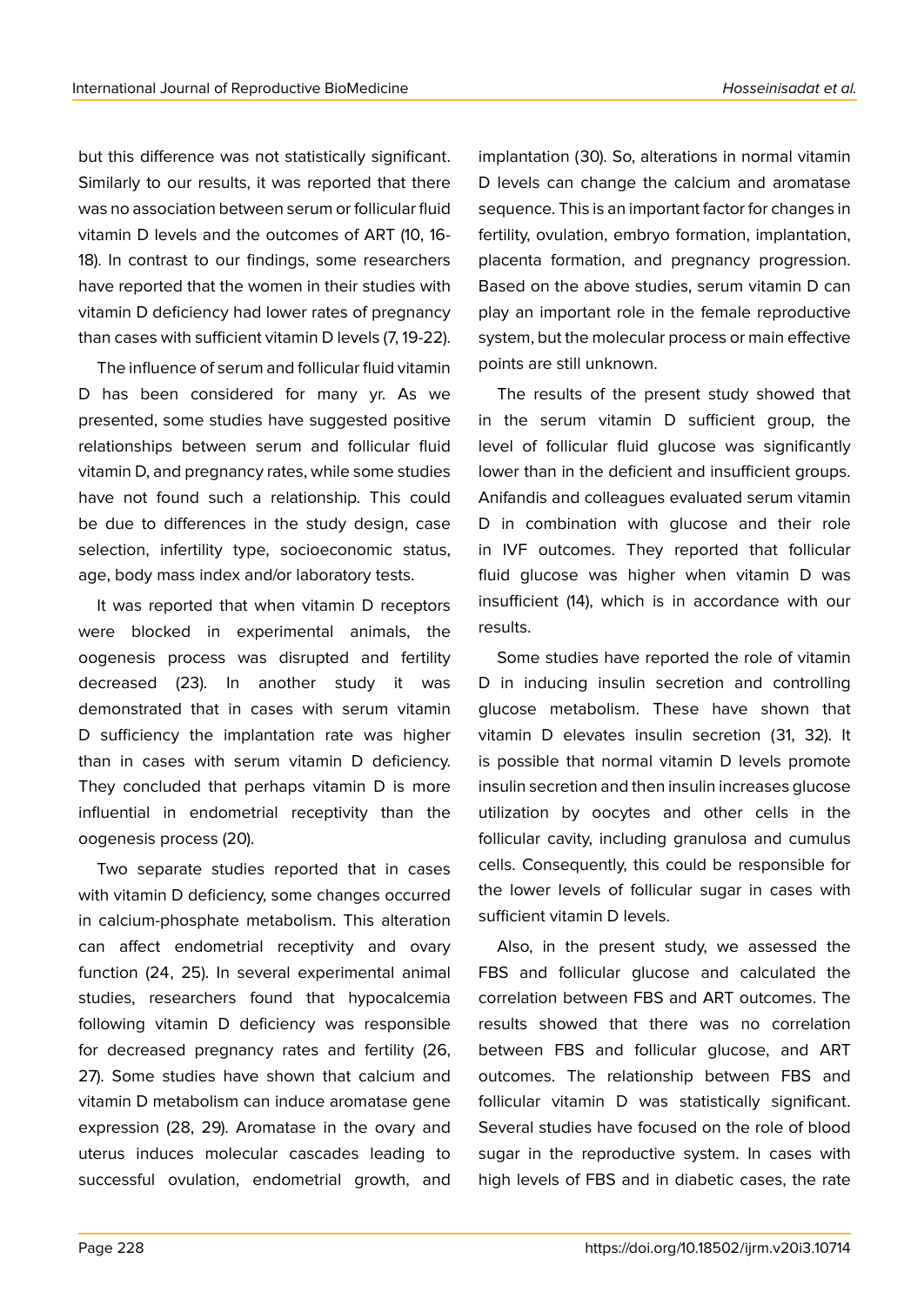of fertility is higher than in normal blood sugar cases (33, 34). Researchers have discussed that high sugar levels and low insulin levels may be responsible for defects in fertility and decreases in pregnancy rates (35, 36). There is no evidence demonstrating the relationship between FBS and follicular vitamin D. We suggest that the lower levels of follicular fluid vitamin D in cases with normal FBS may be due to sugar metabolism. Perhaps secreted insulin in cases with normal FBS can affect vitamin D metabolism in the follicular fluid. However, this theory needs more experimental and clinical studies to confirm the validity.

## **5. Conclusion**

The results of this study demonstrated some evaluated parameters including serum vitamin D levels, follicular fluid vitamin D levels, FBS and follicular fluid sugar did not have any effect on ART outcomes. However, in women with lower levels of vitamin D in the blood and follicular fluid, the rate of pregnancy was lower than in the vitamin D sufficient group. We recommend that future studies have larger sample sizes and consider different infertility etiologies or vitamin D supplementation in infertile women to further understand the relationship between vitamin D, FBS or follicular fluid sugar and ART outcomes.

## **Acknowledgments**

The authors thank all of the patients in the study and the staff of Afzalipor Infertility Center, Kerman University of Medical Sciences, Kerman, Iran, for their skillful technical assistance during the course of this study. The study was supported financially

by the Research Deputy of Kerman University of Medical Sciences, Kerman, Iran.

# **Conflict of Interest**

The authors declare that there is no conflict of interest.

## **References**

- [1] Luciano AM, Franciosi F, Dieci C, Tessaro I, Terzaghi L, Modina S, et al. Large-scale chromatin structure and function changes during oogenesis: The interplay between oocyte and companion cumulus cells. *Anim Reprod* 2018; 11: 141–149.
- [2] Gaskins AJ, Chavarro JE. Diet and fertility: A review. *Am J Obstet Gynecol* 2018; 218: 379–389.
- [3] Fung JL, Hartman TJ, Schleicher RL, Goldman MB. Association of vitamin D intake and serum levels with fertility: Results from the lifestyle and fertility study. *Fertil Steril* 2017; 108: 302–311.
- [4] Bahadori MH, Sharami SH, Fakor F, Milani F, Pourmarzi D, Dalil-Heirati SF. Level of vitamin E in follicular fluid and serum and oocyte morphology and embryo quality in patients undergoing IVF treatment. *J Family Reprod Health* 2017; 11: 74–81.
- [5] Fichera M, Török P, Tesarik J, Della Corte L, Rizzo G, Garzon S, et al. Vitamin D, reproductive disorders and assisted reproduction: Evidences and perspectives. *Int J Food Sci Nutr* 2020; 71: 276–285.
- [6] Slominski AT, Brożyna AA, Zmijewski MA, Jóźwicki W, Jetten AM, Mason RS, et al. Vitamin D signaling and melanoma: Role of vitamin D and its receptors in melanoma progression and management. *Lab Invest* 2017; 97: 706–724.
- [7] Eftekhar M, Mirhashemi ES, Molaei B, Pourmasumi S. Is there any association between vitamin D levels and polycystic ovary syndrome (PCOS) phenotypes? *Arch Endocrinol Metab* 2020; 64: 11–16.
- [8] Akl Sh, El-Mekkawi Sh, El-Kotb AM, Mostafa A. Role of vitamin D supplementation therapy on ovulation and insulin resistance in women with PCOS: A randomized controlled trial. *Evid Based Womens Health J* 2019; 9: 329–336.
- [9] Ozkan S, Jindal S, Greenseid K, Shu J, Zeitlian G, Hickmon Ch, et al. Replete vitamin D stores predict reproductive success following in vitro fertilization. *Fertil Steril* 2010; 94: 1314–1319.
- [10] Dehghani Firouzabadi R, Rahmani E, Rahsepar M, Mahdavi Firouzabadi M. Value of follicular fluid vitamin D in predicting the pregnancy rate in an IVF program. *Arch Gynecol Obstet* 2014; 289: 201–206.